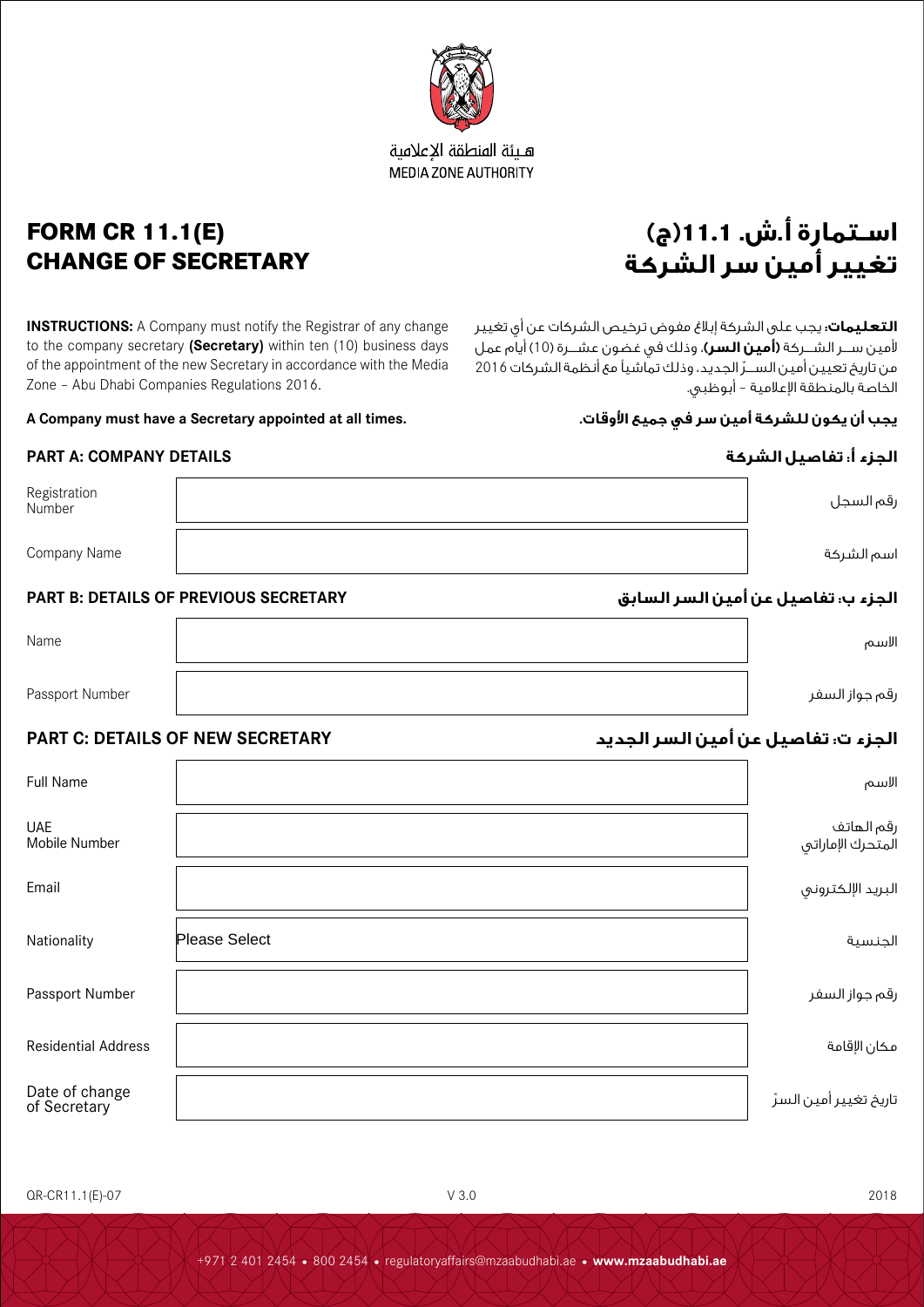

هيئة المنطقة الإعلامية **MEDIA ZONE AUTHORITY** 

# **الجزء ث: الئحة الوثائق CHECKLIST DOCUMENT :D PART**

□ Clear color passport copy of the new Secretary

Specimen signature of the new Secretary.

This must be notarised and legalised or be certified as a true signature by a lawyer in accordance with the Certification Policy detailed below

# **الجزء ج: تصريح DECLARATION :E PART**

I declare and agree that:

- i. I am legally authorized to sign this Form CR 11.1(E) on behalf of the Company;
- ii. all information submitted (including attachments) as part of this Form CR 11.1(E) is complete and accurate to the best of my knowledge and belief;
- iii. all information submitted (including any attachments) may be disclosed to parties who will be involved in the processing of this Form CR 11.1(E) and may also be disclosed by the Registrar or the Media Zone Authority – Abu Dhabi to a third party as required; and
- iv. the Media Zone Authority Abu Dhabi or any of its representatives may contact me regarding this Form CR 11.1(E) or any other matter.

نسخة ملونة وواضحة عن جواز سفر أمين السر الجديد

نموذج عن توقيع أمين السر الجديد

يجب أن يكون التوقيع موثقًا ومصدقًا لدى الكاتب العدل أو مصدقًا ٍ كتوقيع صحيح من قبل محام وفق سياسة التصديق المدرجة أدناه.

أصرّح واعلن

- i. ً أننـــي أملك تفويض ً ـــا قانونيـــا للتوقيع علـــى االســـتمارة أ.ش. 11.1 )ج( بالنيابة عن الشركة؛
- ii. ّ بأن كل المعلومات المذكورة في هذه االســـتمارة )باإلضافة إلى أي وثائق مرفقــة) باعتبارهــا جزءاً مــن هــده الاســتمارة أ.ش. 11.1 (ج) هي كاملة ودقيقة في حدود علمي واعتقادي؛
- iii. بأنّــه يمكــن نقــل كافــة المعلومــات المذكــورة فــى هــذه الاســتمارة (بالإضافة إلى أي وثائق مرفقة) إلى أطراف معنية بمعالجة هذه الاستمارة أ.ش. 11.1 (ج)، كمــا أنـــه يجــوز الإفصاح عنها من قبــل مفوض ترخيص الشـــركات أو هيئـــة المنطقـــة اإلعالميـــة – أبوظبـــي إلـــى الغير حســـب ما هو ضروري؛
- iv. بأنّــه يجــوز لهيئــة المنطقــة الإعلاميــة أبوظبــى أو أي مــن ممثليهــا أن يتصــل بــى بخصوص هــذه الاســتمارة أ.ش. 11.1 (ج) أو أي شــأن آخر ذي صلة.

| Name of Director | إسم المدير |
|------------------|------------|
| Signature        | التوقيع    |
| Date             | التاريخ    |